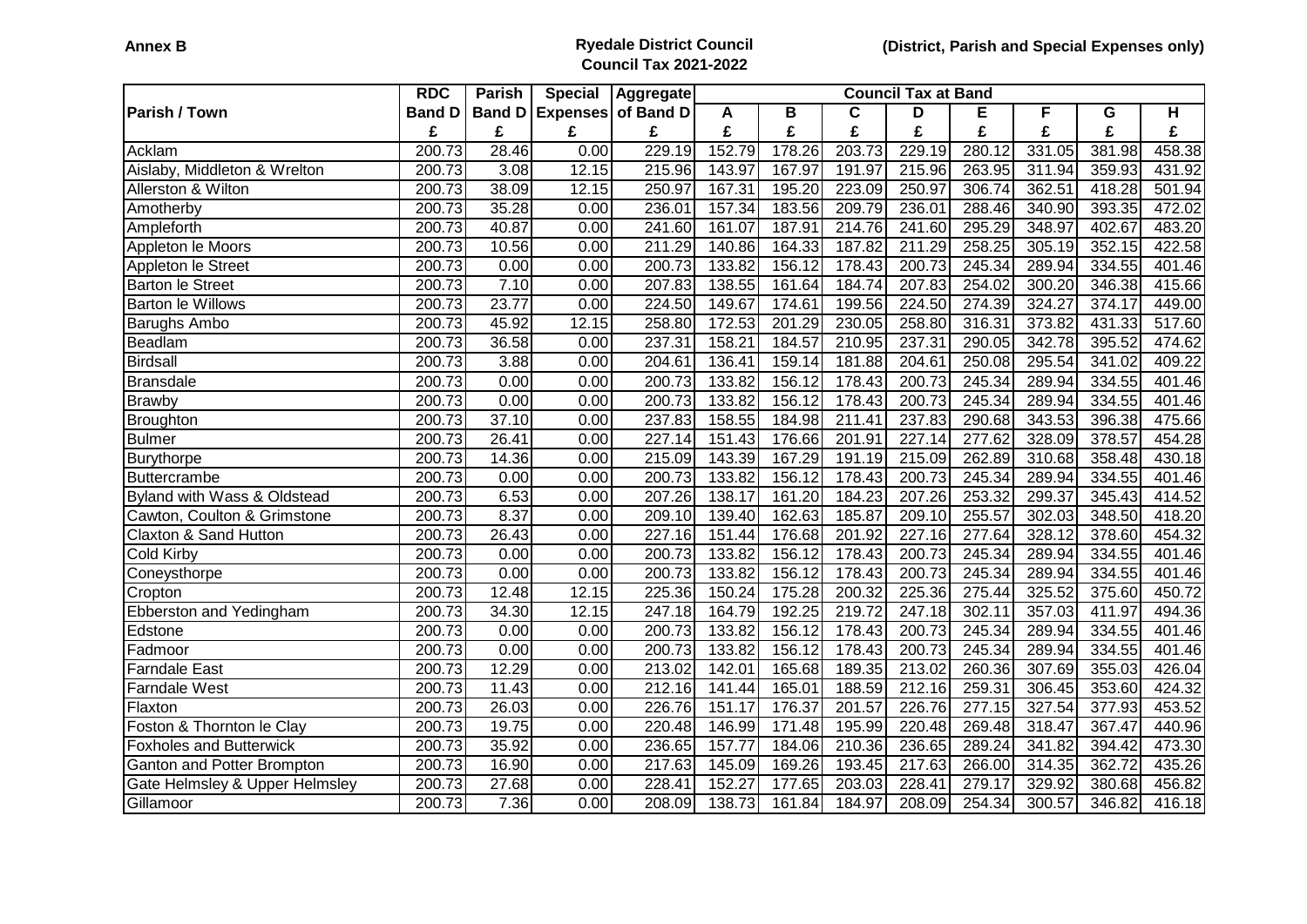## **Annex B Ryedale District Council Council Tax 2021-2022**

|                             | <b>RDC</b>          | Parish        | <b>Special</b> | Aggregate                 | <b>Council Tax at Band</b> |        |        |        |                     |        |        |        |
|-----------------------------|---------------------|---------------|----------------|---------------------------|----------------------------|--------|--------|--------|---------------------|--------|--------|--------|
| <b>Parish / Town</b>        | <b>Band D</b>       | <b>Band D</b> |                | <b>Expenses of Band D</b> | A                          | B      | C      | D      | Е                   | F      | G      | H      |
|                             | £                   | £             | £              | £                         | £                          | £      | £      | £      | £                   | £      | £      | £      |
| <b>Gilling East</b>         | 200.73              | 15.80         | 0.00           | 216.53                    | 144.35                     | 168.41 | 192.47 | 216.53 | 264.65              | 312.76 | 360.88 | 433.06 |
| Habton                      | 200.73              | 8.57          | 0.00           | 209.30                    | 139.53                     | 162.79 | 186.05 | 209.30 | 255.81              | 302.32 | 348.83 | 418.60 |
| Harome                      | 200.73              | 36.68         | 0.00           | 237.41                    | 158.27                     | 184.65 | 211.03 | 237.41 | 290.17              | 342.92 | 395.68 | 474.82 |
| Hartoft                     | 200.73              | 0.00          | 0.00           | 200.73                    | 133.82                     | 156.12 | 178.43 | 200.73 | 245.34              | 289.94 | 334.55 | 401.46 |
| Harton                      | 200.73              | 0.00          | 0.00           | 200.73                    | 133.82                     | 156.12 | 178.43 | 200.73 | 245.34              | 289.94 | 334.55 | 401.46 |
| Hawnby                      | 200.73              | 9.97          | 0.00           | 210.70                    | 140.47                     | 163.87 | 187.29 | 210.70 | 257.53              | 304.34 | 351.17 | 421.40 |
| Helmsley                    | 200.73              | 129.29        | 0.00           | 330.02                    | 220.01                     | 256.68 | 293.35 | 330.02 | 403.36              | 476.69 | 550.03 | 660.04 |
| Henderskelfe                | 200.73              | 0.00          | 0.00           | 200.73                    | 133.82                     | 156.12 | 178.43 | 200.73 | 245.34              | 289.94 | 334.55 | 401.46 |
| Heslerton                   | 200.73              | 25.69         | 0.00           | 226.42                    | 150.95                     | 176.10 | 201.27 | 226.42 | 276.74              | 327.05 | 377.37 | 452.84 |
| Hovingham & Scackleton      | 200.73              | 26.83         | 0.00           | 227.56                    | 151.71                     | 176.99 | 202.28 | 227.56 | $\overline{278.13}$ | 328.69 | 379.27 | 455.12 |
| Howsham                     | 200.73              | 0.00          | 0.00           | 200.73                    | 133.82                     | 156.12 | 178.43 | 200.73 | 245.34              | 289.94 | 334.55 | 401.46 |
| Hutton le Hole              | 200.73              | 55.37         | 0.00           | 256.10                    | 170.73                     | 199.19 | 227.65 | 256.10 | 313.01              | 369.92 | 426.83 | 512.20 |
| <b>Huttons Ambo</b>         | 200.73              | 22.64         | 0.00           | 223.37                    | 148.91                     | 173.73 | 198.55 | 223.37 | 273.01              | 322.64 | 372.28 | 446.74 |
| Kirbygrindalythe            | 200.73              | 25.74         | 0.00           | 226.47                    | 150.98                     | 176.14 | 201.31 | 226.47 | 276.80              | 327.12 | 377.45 | 452.94 |
| Kirbymisperton              | 200.73              | 20.57         | 12.15          | 233.45                    | 155.63                     | 181.57 | 207.51 | 233.45 | 285.33              | 337.20 | 389.08 | 466.90 |
| Kirkbymoorside              | $\overline{200.73}$ | 64.78         | 0.00           | 265.51                    | 177.01                     | 206.50 | 236.01 | 265.51 | 324.52              | 383.51 | 442.52 | 531.02 |
| Langton                     | 200.73              | 0.00          | 0.00           | 200.73                    | 133.82                     | 156.12 | 178.43 | 200.73 | 245.34              | 289.94 | 334.55 | 401.46 |
| Lastingham                  | 200.73              | 23.61         | 0.00           | 224.34                    | 149.56                     | 174.48 | 199.42 | 224.34 | 274.20              | 324.04 | 373.90 | 448.68 |
| Leavening                   | 200.73              | 13.73         | 0.00           | 214.46                    | 142.97                     | 166.80 | 190.63 | 214.46 | 262.12              | 309.77 | 357.43 | 428.92 |
| Levisham                    | 200.73              | 0.00          | 12.15          | 212.88                    | 141.92                     | 165.57 | 189.23 | 212.88 | 260.19              | 307.49 | 354.80 | 425.76 |
| Lillings Ambo               | 200.73              | 12.37         | 0.00           | 213.10                    | 142.07                     | 165.74 | 189.43 | 213.10 | 260.46              | 307.81 | 355.17 | 426.20 |
| Lockton                     | 200.73              | 33.80         | 12.15          | 246.68                    | 164.45                     | 191.86 | 219.27 | 246.68 | 301.50              | 356.31 | 411.13 | 493.36 |
| Luttons                     | 200.73              | 36.14         | 0.00           | 236.87                    | 157.91                     | 184.23 | 210.55 | 236.87 | 289.51              | 342.14 | 394.78 | 473.74 |
| Malton                      | 200.73              | 100.58        | 5.14           | 306.45                    | 204.30                     | 238.35 | 272.40 | 306.45 | 374.55              | 442.64 | 510.75 | 612.90 |
| Marishes                    | 200.73              | 0.00          | 0.00           | 200.73                    | 133.82                     | 156.12 | 178.43 | 200.73 | 245.34              | 289.94 | 334.55 | 401.46 |
| Marton                      | 200.73              | 4.08          | 12.15          | 216.96                    | 144.64                     | 168.74 | 192.86 | 216.96 | 265.18              | 313.38 | 361.60 | 433.92 |
| Nawton                      | 200.73              | 18.52         | 0.00           | 219.25                    | 146.17                     | 170.52 | 194.89 | 219.25 | 267.98              | 316.69 | 365.42 | 438.50 |
| Newton on Rawcliffe & Stape | 200.73              | 17.57         | 12.15          | 230.45                    | 153.63                     | 179.24 | 204.85 | 230.45 | 281.66              | 332.87 | 384.08 | 460.90 |
| Normanby                    | 200.73              | 6.09          | 12.15          | 218.97                    | 145.98                     | 170.31 | 194.64 | 218.97 | 267.63              | 316.29 | 364.95 | 437.94 |
| Norton                      | 200.73              | 60.93         | 7.65           | 269.31                    | 179.54                     | 209.46 | 239.39 | 269.31 | 329.16              | 389.00 | 448.85 | 538.62 |
| Nunnington                  | 200.73              | 11.90         | 0.00           | 212.63                    | 141.75                     | 165.38 | 189.01 | 212.63 | 259.88              | 307.13 | 354.38 | 425.26 |
| Old Byland & Scawton        | 200.73              | 0.00          | 0.00           | 200.73                    | 133.82                     | 156.12 | 178.43 | 200.73 | 245.34              | 289.94 | 334.55 | 401.46 |
| Oswaldkirk                  | 200.73              | 23.18         | 0.00           | 223.91                    | 149.27                     | 174.15 | 199.03 | 223.91 | 273.67              | 323.42 | 373.18 | 447.82 |
| Pickering                   | 200.73              | 66.95         | 0.00           | 267.68                    | 178.45                     | 208.19 | 237.94 | 267.68 | 327.17              | 386.65 | 446.13 | 535.36 |
| Pockley                     | 200.73              | 0.00          | 0.00           | 200.73                    | 133.82                     | 156.12 | 178.43 | 200.73 | 245.34              | 289.94 | 334.55 | 401.46 |